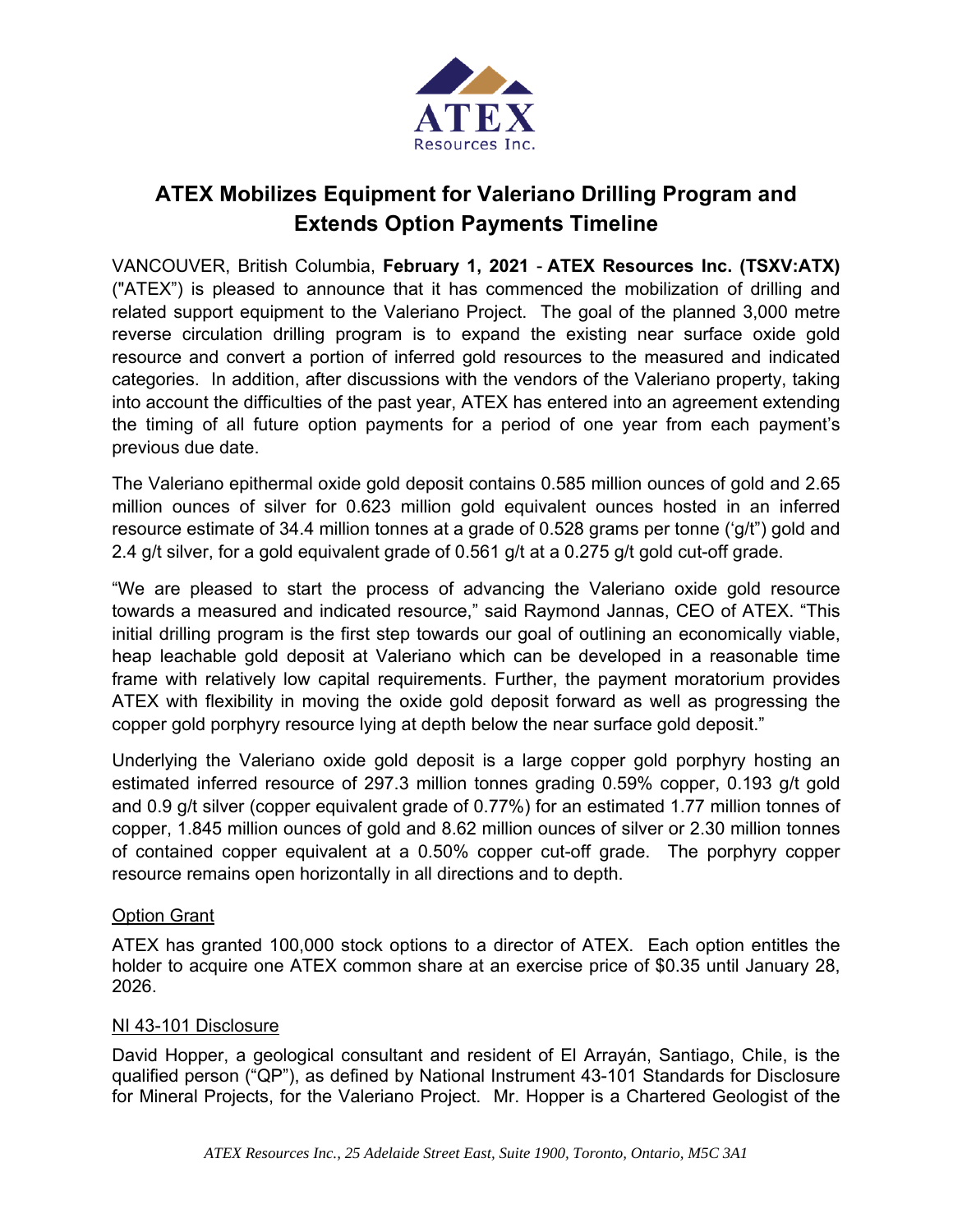

Geological Society of London, Fellow No. 1030584. The Valeriano Project resource estimates was undertaken by SRK Consulting (Chile) SpA. Joled Nur, Civil Mining Engineer, SRK Consulting (Chile) SpA, a member of the Public Register of Competent Persons in Mining Resources and Reserves of Chile, No. 181, was the independent QP who prepared the resource estimates.

#### Valeriano Resource Estimates Disclosure

The mineral resources are not confined by economic or mining parameters. The cut-off grades noted are for reporting purposes only and no economic conditions are implied. Metal recoveries were not considered. Equivalent grades are calculated based upon a gold price of \$1,800 per ounce, a copper price of \$3.00 per pound and a silver price of \$25.00 per ounce. The formula for the equivalent grade calculations are as follows:  $Au_{eq}(g/t)$  =  $Au_{g/t} + \frac{Ag_{g/t} * Ag_{price}}{Au_{price}}$  and  $Cu_{eq}(\%) = \frac{Cu\_ppm}{10,000} + \frac{Au_{g/t} * Au_{price}}{22.0462 * 31.0135 * C1}$  $\frac{Aug_t*Aug_{price}}{22.0462*31.0135*Cu_{price}} + \frac{Ag_{g/t}*Ag_{price}}{22.0462*31.0135*Cu_{price}}$ . All prices are in US\$. For further details on the Valeriano resource estimates, see ATEX's "NI 43-101 Technical Report Valeriano Project Inferred Resources Estimates" dated November 13, 2020 filed at www.sedar.com.

## **About ATEX Resources Inc.**

ATEX is a mineral exploration company focused on the acquisition, development and monetization of projects throughout the Americas. ATEX's flagship Valeriano Project is located in Chile's prolific El Indio Mineral Belt.

## **On behalf of ATEX Resources Inc.**

## **Dr. Raymond Jannas, CEO**

For additional information, please email info@atexresources.com or call 1-647-287-3778

#### **CAUTIONARY NOTE REGARDING FORWARD-LOOKING STATEMENTS:**

This news release contains forward-looking statements, including predictions, projections and forecasts. Forward-looking statements include, but are not limited to: plans for the evaluation of the Valeriano property; the success of evaluation plans; the success of exploration activities; mine development prospects; and, potential for future metals production. Often, but not always, forward-looking statements can be identified by the use of words such as "plans", "planning", "expects" or "does not expect", "continues", "scheduled", "estimates", "forecasts", "intends", "potential", "anticipates", "does not anticipate", or describes a "goal", or variation of such words and phrases or state that certain actions, events or results "may", "could", "would", "might" or "will" be taken, occur or be achieved.

Forward-looking statements involve known and unknown risks, future events, conditions, uncertainties and other factors which may cause the actual results, performance or achievements to be materially different from any future results, prediction, projection, forecast, performance or achievements expressed or implied by the forward-looking statements. Such factors include, among others, changes in economic parameters and assumptions, the interpretation and actual results of current exploration activities; changes in project parameters as plans continue to be refined; the conversion of inferred resources to the measured and indicated category; the results of regulatory and permitting processes; future metals price; possible variations in grade or recovery rates; failure of equipment or processes to operate as anticipated;